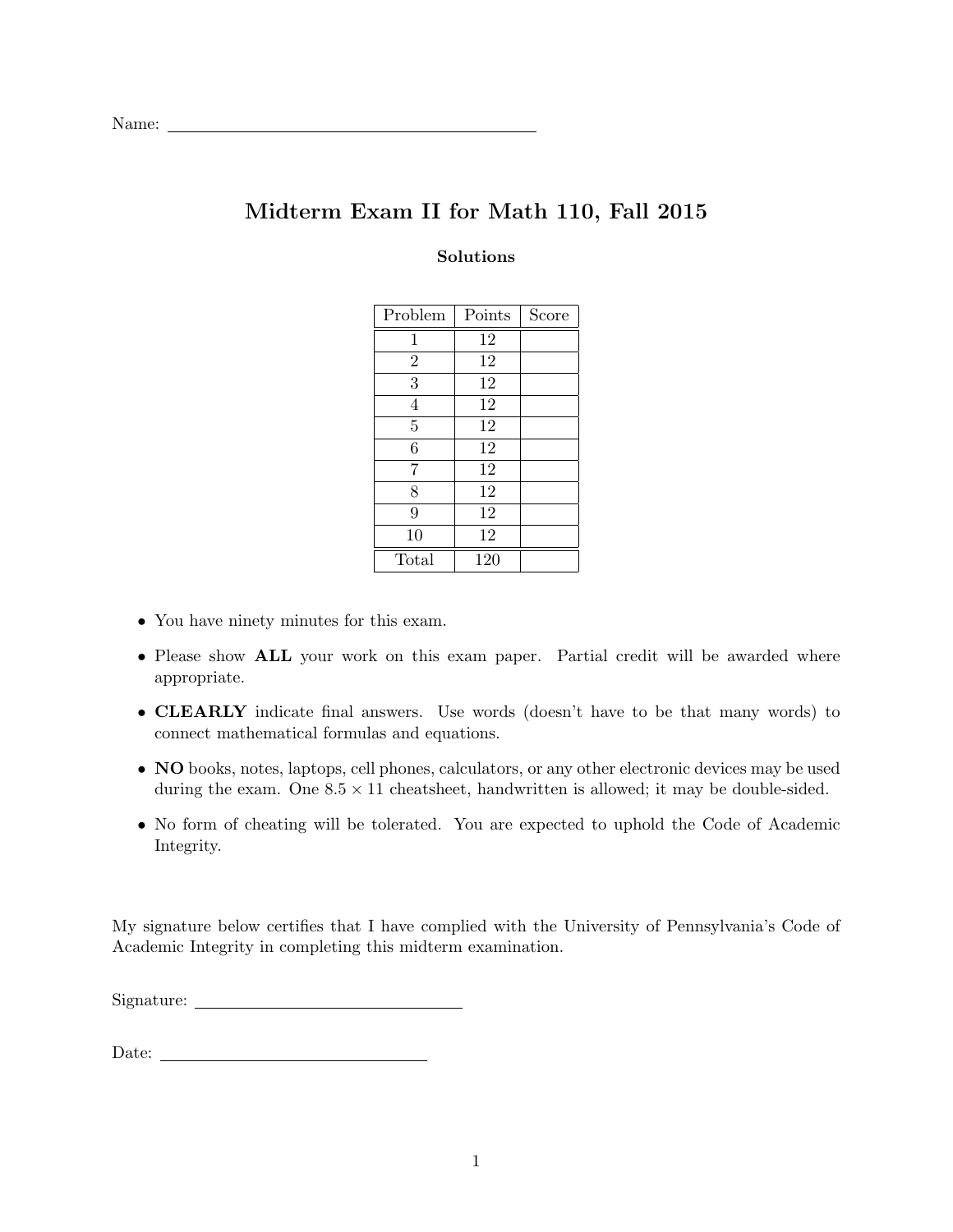1. (a) Find c and p such that  $\frac{1}{2}$  $\frac{1}{3x + x^2} \sim cx^p$  as  $x \to 0$ .

Solution: 
$$
\begin{array}{|c|c|c|}\n c & = & 1/3 \\
p & = & -1\n\end{array}
$$

As  $x \to 0, x^2 \ll |3x|$  so  $x^2$  may be ignored and the quantity is asymptotically equivalent to  $\frac{1}{2}$  $3x$ = 1 3  $x^{-1}$ . We check this:

$$
\lim_{x \to 0} \frac{1(3x + x^2)}{(1/3)x^{-1}} = \lim_{x \to 0} \frac{3x}{3x + x^2}
$$

$$
= \lim_{x \to 0} \frac{1}{1 + x/3}
$$

$$
= 1.
$$

(b) Write this integral as a limit and say whether or not it is convergent (with justification).

$$
\int_0^1 \frac{dx}{3x + x^2}
$$

Solution: NO

$$
\int_0^1 \frac{dx}{3x + x^2} = \lim_{a \to 0^+} \int_a^1 \frac{dx}{3x + x^2}.
$$

Because  $1/(3x+x^2) \sim (1/3)x^{-1}$  as  $x \to 0^+$  and the *p*-test with  $p=-1$  shows this to diverge as  $a \to 0^+$ , we know that the original integral  $\int_0^1 dx/(3x + x^2)$  diverges.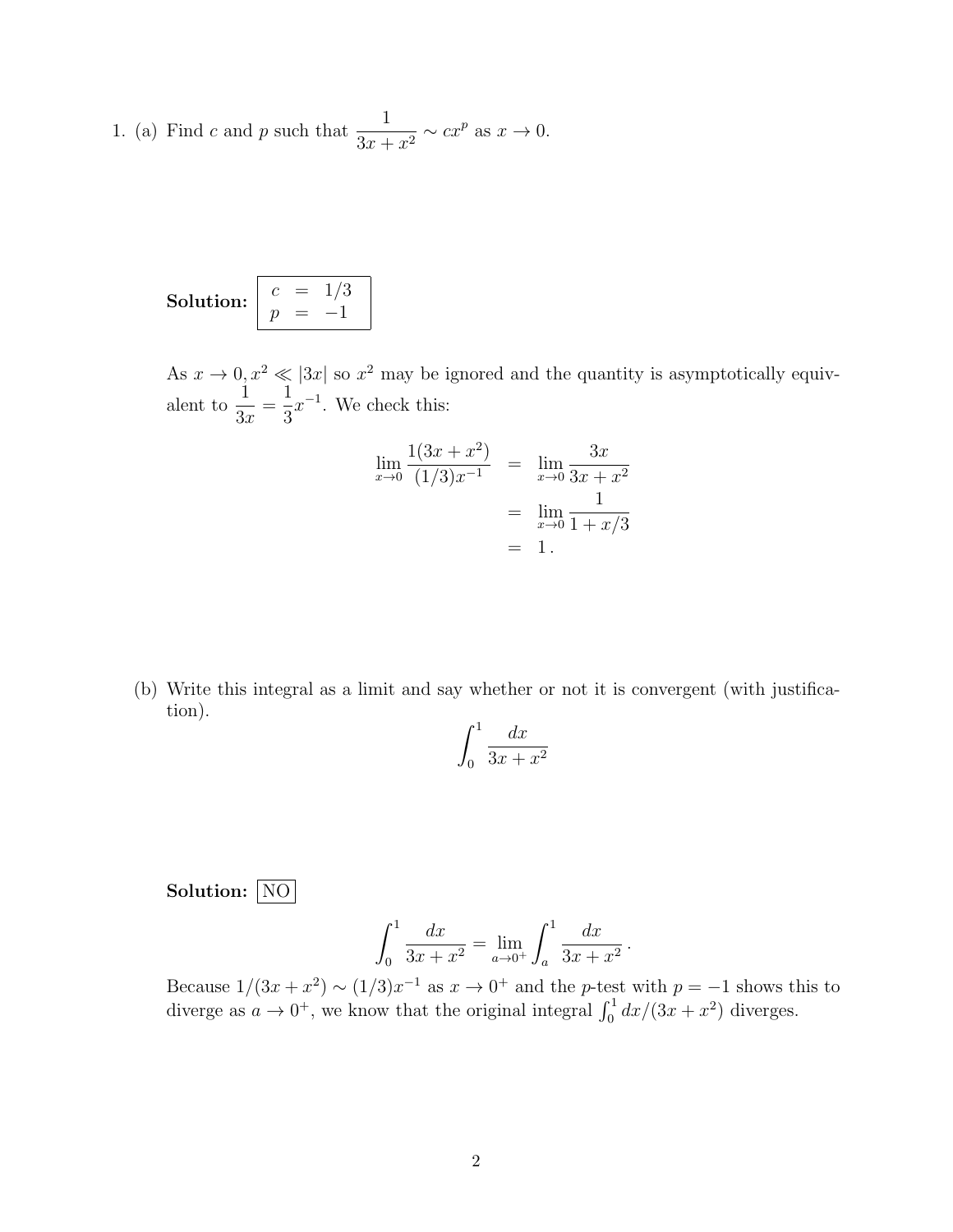2. Write  $\int_{0}^{\infty}$ 0  $dx$  $x - 5$  $dx$  as a limit or sum of limits, then say

whether it converges and why.

#### Solution: DNE

The integrand is discontinuous at  $x = 5$ , therefore there are problems at 5 and  $\infty$ . We therefore need to cut once arbitrarily at some value K between 5 and  $+\infty$  and write

$$
\lim_{a \to 5^{-}} \int_{0}^{a} \frac{dx}{x - 5} dx
$$
  
+ 
$$
\lim_{b \to 5^{+}} \int_{b}^{K} \frac{dx}{x - 5} dx
$$
  
+ 
$$
\lim_{M \to \infty} \int_{K}^{M} \frac{dx}{x - 5} dx
$$

Near 5, we write  $1/(x-5) = (x-5)^{-1}$ , then use the p-test with  $p = -1$  to see that neither of the first two intergals converges. Already this gives us the final answer of "NO". But just in case, the p-test can also be applied to the last integral, giving DNE for that one as well.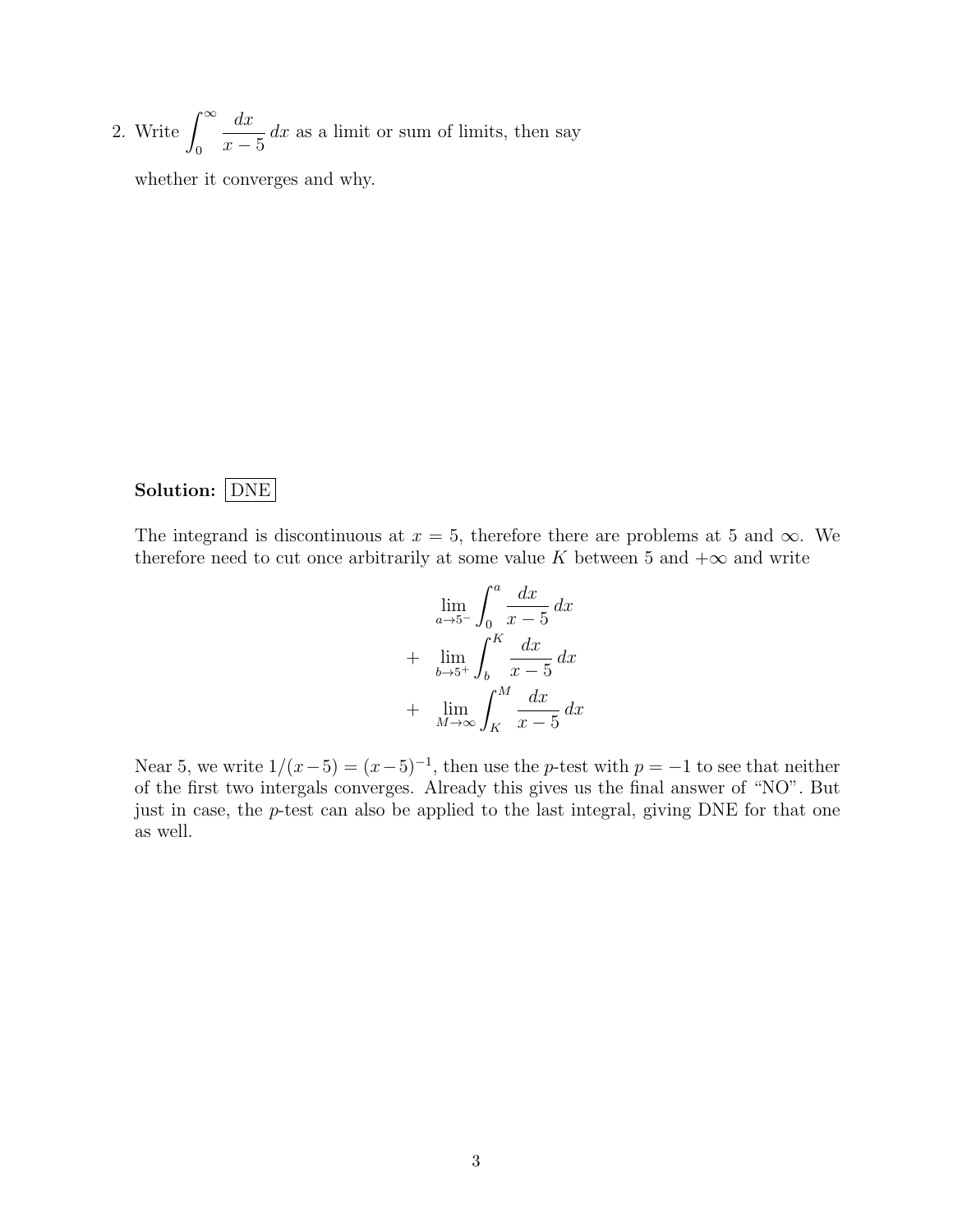3. (a) Compute the value of C that makes  $\frac{C}{\sqrt{C}}$  $\overline{x}$ a probability density on [0, 1].

### Solution:

$$
\int_0^1 \frac{C}{\sqrt{x}} dx = 2Cx^{1/2}\Big|_0^1 = 2C.
$$
  
Setting this equal to 1 gives  $C = \frac{1}{2}$ .

(b) Compute the mean of this density.

Solution:

$$
\int_0^1 x \frac{dx}{2\sqrt{x}} = \int_0^1 \frac{x^{1/2}}{2} dx = \left. \frac{(2/3)x^{3/2}}{2} \right|_0^1 = \left. \frac{x^{3/2}}{3} \right|_0^1
$$
  
mean is  $\left[ \frac{1}{2} \right]$ .

so the  $\mathbf m$ 3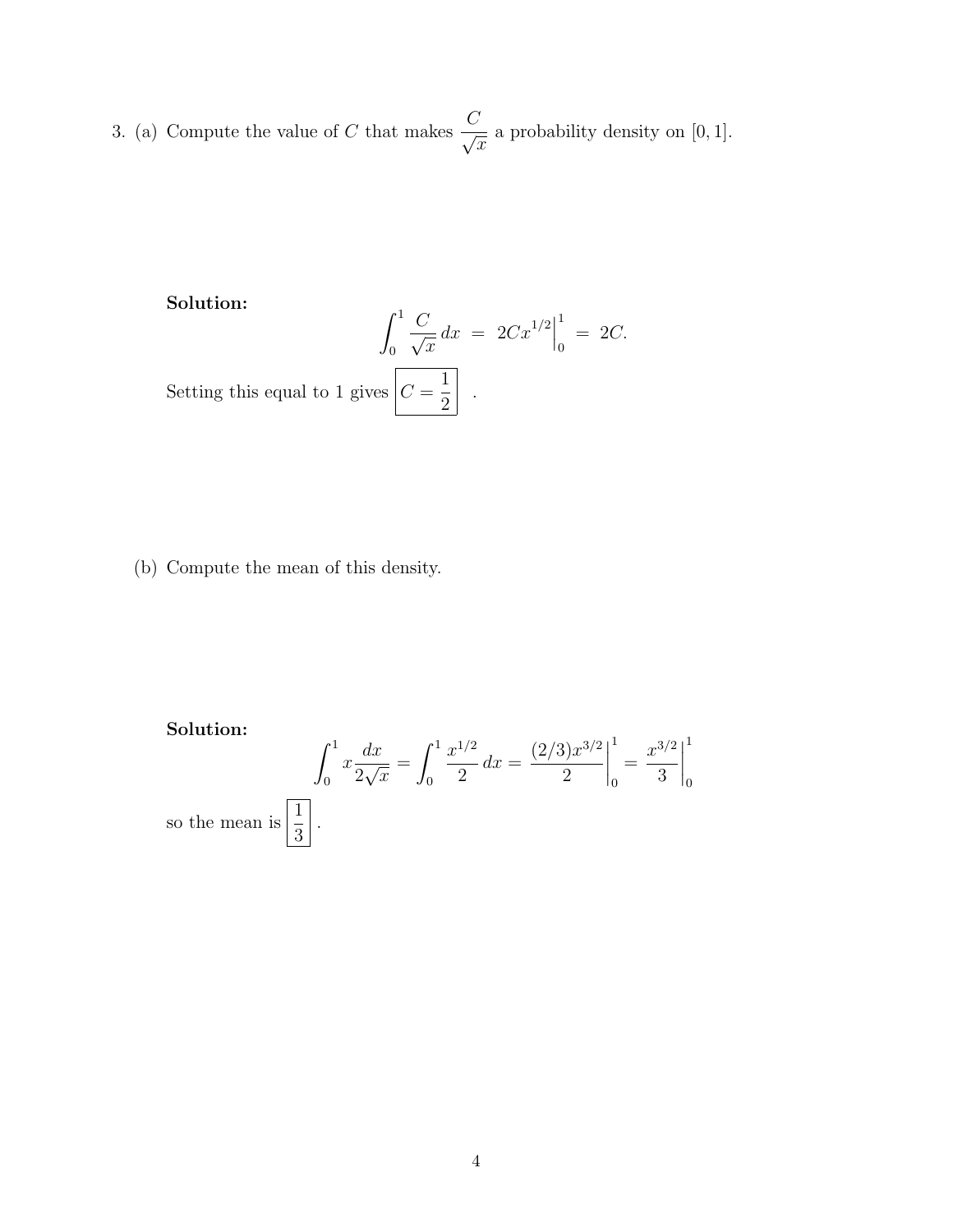4. (a) Compute the quadratic MacLaurin polynomial  $P_2(x)$  for the function  $f(x) = e^{x^2} \sqrt{\frac{2}{x}}$  $1 + x$ .

**Solution:** We multiply the MacLaurin series for  $e^{x^2}$  by the one for  $\sqrt{1+x}$ . For  $e^{x^2}$ , substituting  $x^2$  for x in the series for  $e^x$  gives

$$
P_2(x) = 1 + x^2.
$$

For  $\sqrt{1+x}$ , direct computation (we have done this one before) gives

$$
P_2(x) = 1 + \frac{1}{2}x - \frac{1}{8}x^2.
$$

Multiplying and ignoring terms of degree higher than 2 gives

$$
P_2(x) = 1 + \frac{1}{2}x + \frac{7}{8}x^2.
$$

(b) What exact value does this give as an approimxation to  $e^{1/4}\sqrt{3/2}$ ?

**Solution:** Just plug in 
$$
x = 1/2
$$
 to get  $P_2(1/2) = 1 + \frac{1}{4} + \frac{7}{32} = \left| \frac{43}{32} \right|$ .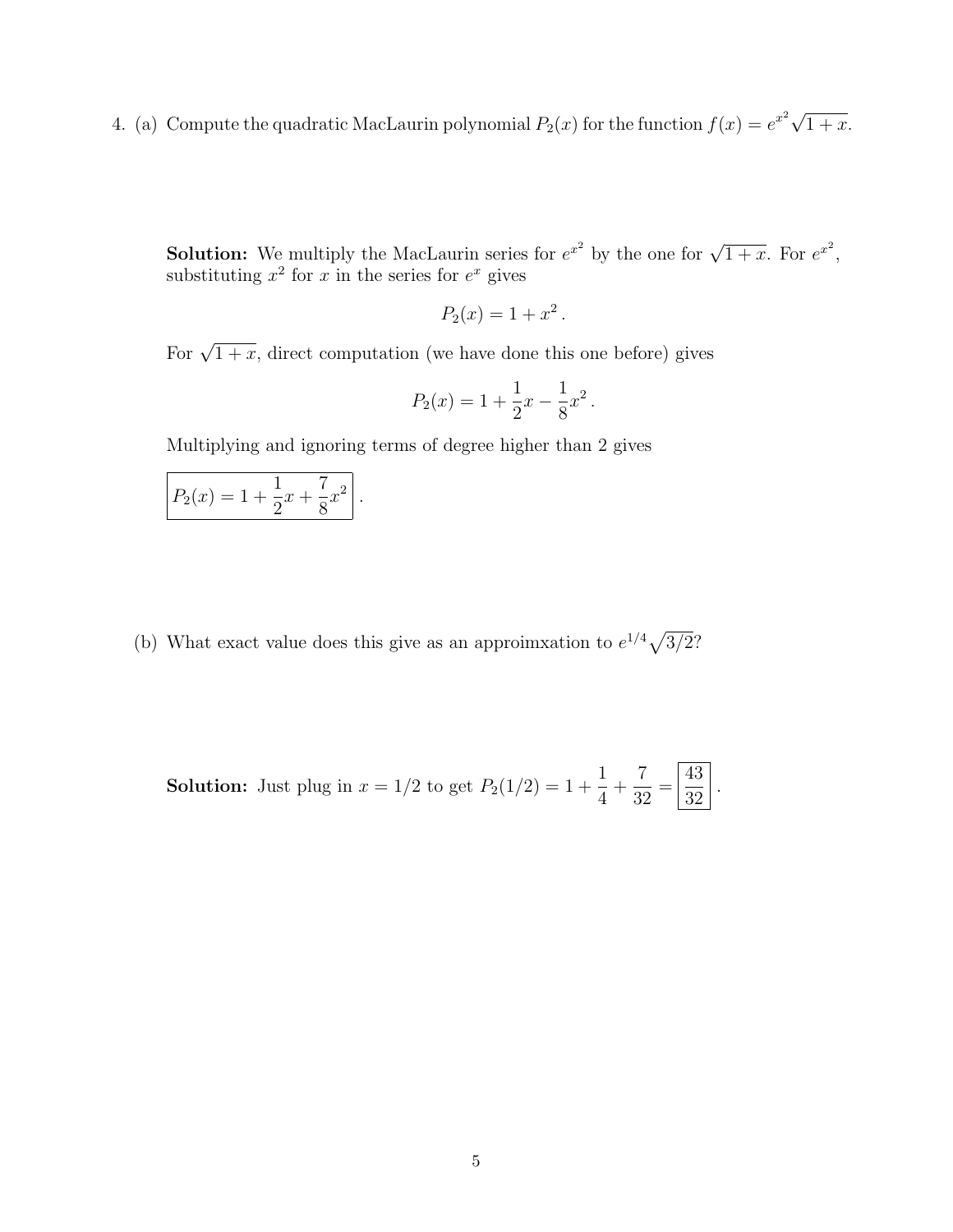5. Write a differential equation for this scenario. You do not have to solve the differential equation but you must give the interpretation of all variables and constants, their units, and indicate which is the dependent and the independent variable.

An old growth forest shrinks due to erosion, human encroachment, disaster and many other factors. The rate per unit time at which the area of this forest decreases is proportional to the square root of the area. However, the Nature Conservancy also adds to it at the rate of one hundred thousand acres per year.

**Solution:** Let  $A(t)$  be the area in acres of old growth forest at time t years. Change in A is due to two sources: growth (shrinkage) at rate  $-k\sqrt{A(t)}$  acres per year due to many factors, and growth at rate 100,000 acres per year due to Nature Conservancy investment. Adding these gives

 $\frac{dA}{dt} = -kA^{1/2} + 100000$ 

where the constant  $k$  is in units of square root of area per time, otherwise known as distance per time, because  $A^{1/2}$  has units of distance.

Note: the units of  $k$  might have been more obvious had we used an area unit such as square kilometers for A instead of acres. Nevertheless, the square root of acres is a distance unit! Answers describing the units of k as "acres<sup>1/2</sup>/years" or the equivalent received full credit.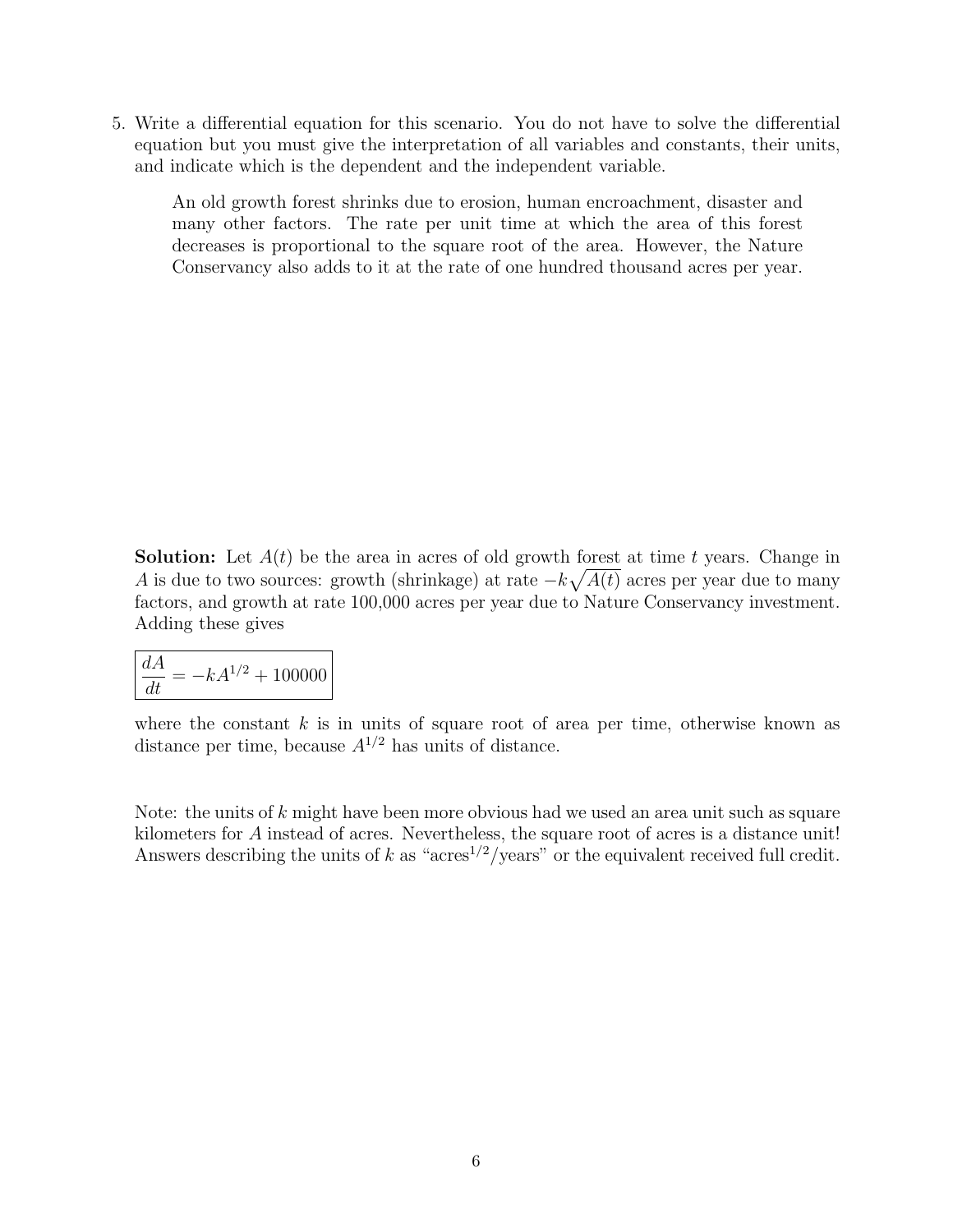6. (a) Does this series converge? Justify your answer.

$$
\sum_{n=1}^{\infty} \frac{n^2}{n!}
$$

**Solution:** YES using the ratio test. Write  $a_n = n^2/n!$  and compute

$$
\lim_{n \to \infty} \left| \frac{a_{n+1}}{a_n} \right| = \lim_{n \to \infty} \frac{(n+1)^2/n^2}{((n+1)!/n!)}
$$

$$
= \lim_{n \to \infty} \frac{(1 + \frac{1}{n})^2}{n+1}
$$

$$
= 0.
$$

The limiting ratio is less than 1 therefore the series converges.

(b) Does this series converge? Justify your answer.

$$
\sum_{n=1}^{\infty} \frac{(-1)^{n+1}}{n^{3/4}}
$$

## Solution: YES.

This is an alternating series with terms that decrease in magnitude and have a limit of zero. Therefore, by the alternating series test, this series does indeed converge.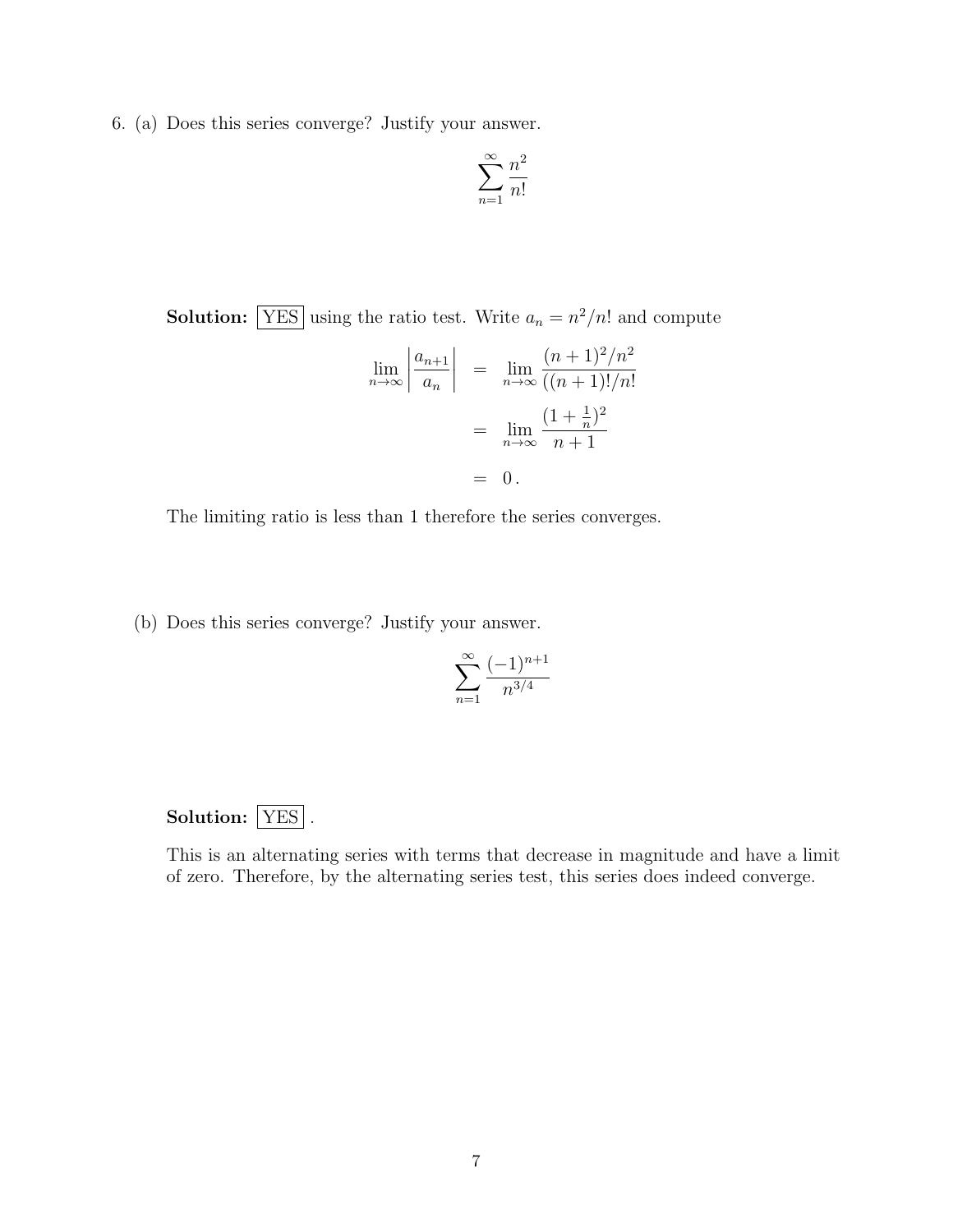- 7. A revenue forecast for a tecnhological innovation forecasts earnings of  $n^{-2}$  million dollars in year n.
	- (a) Express the total possible earnings of this innovation (assuming you can continue marketing it forever) as an infinite series in Sigma-notation and say whether this total is finite or infinite.

**Solution:** The total, in millions of dollars, is 
$$
\left[\sum_{n=1}^{\infty} n^{-2}\right]
$$
. This is  $\boxed{\text{FINITE}}$  by the *p*-test because  $-2 < -1$ .

#### (b) You should have answered "finite" in part(a):

Approximately how much value remains to be earned after M years? Use an integral approximation and write your answer as  $cM^p$ .

**Solution:** What remains, in millions of dollars, is  $\sum_{n=1}^{\infty}$  $n=M+1$  $n^{-2}$ . Approximating by an integral this is roughly  $\int^{\infty}$ M  $x^{-2} dx = -x^{-1}\big|_{M}^{\infty} = M^{-1}$ . Thus  $\boxed{c=1 \text{ and } p=-1}$ .

Note: One can do more than what is asked, namely get upper and lower bounds for the sum in terms of integrals. The approximation used above is actually and upper bound:

$$
\sum_{n=M+1}^{\infty} n^{-2} \le \int_M^{\infty} x^{-2} \, dx = \frac{1}{M} \, .
$$

For a lower bound one could use

$$
\sum_{n=M+1}^{\infty} n^{-2} \ge \int_{M+1}^{\infty} x^{-2} dx = \frac{1}{M+1}.
$$

Both of these bounds are asymptotically  $M^{-1}$  as  $M \to \infty$ .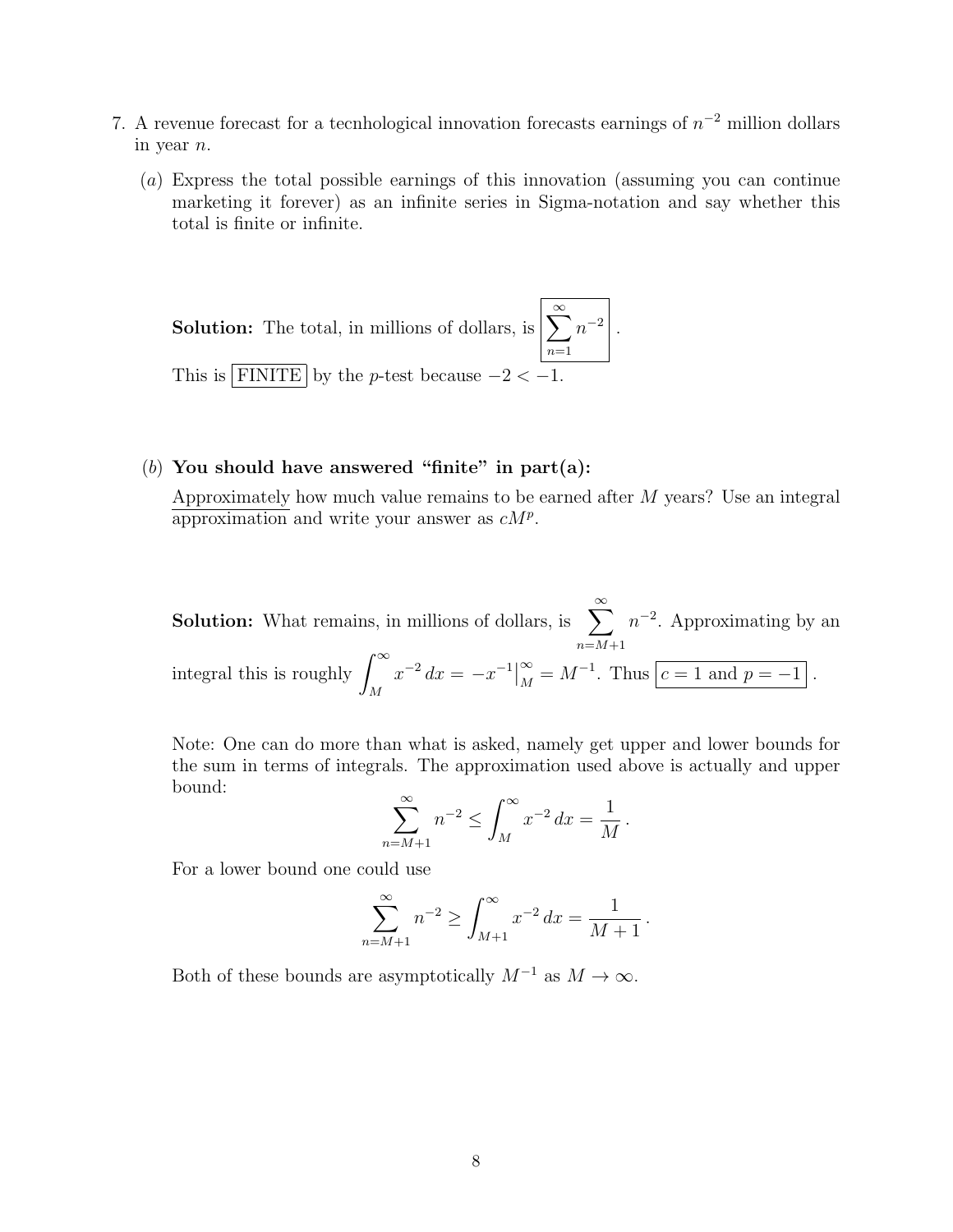8. Write an initial value problem for this integral equation.

$$
y(t) = 3t + \int_2^t \frac{1}{s + y(s)} ds.
$$

**Solution:** Differentiating both sides with respect to  $t$ ,

.

$$
y'(t) = 3 + \frac{1}{t + y(t)}
$$

The value of y is known when  $t = 2$  and the integral vanishes, leaving  $y(2) = 6$ .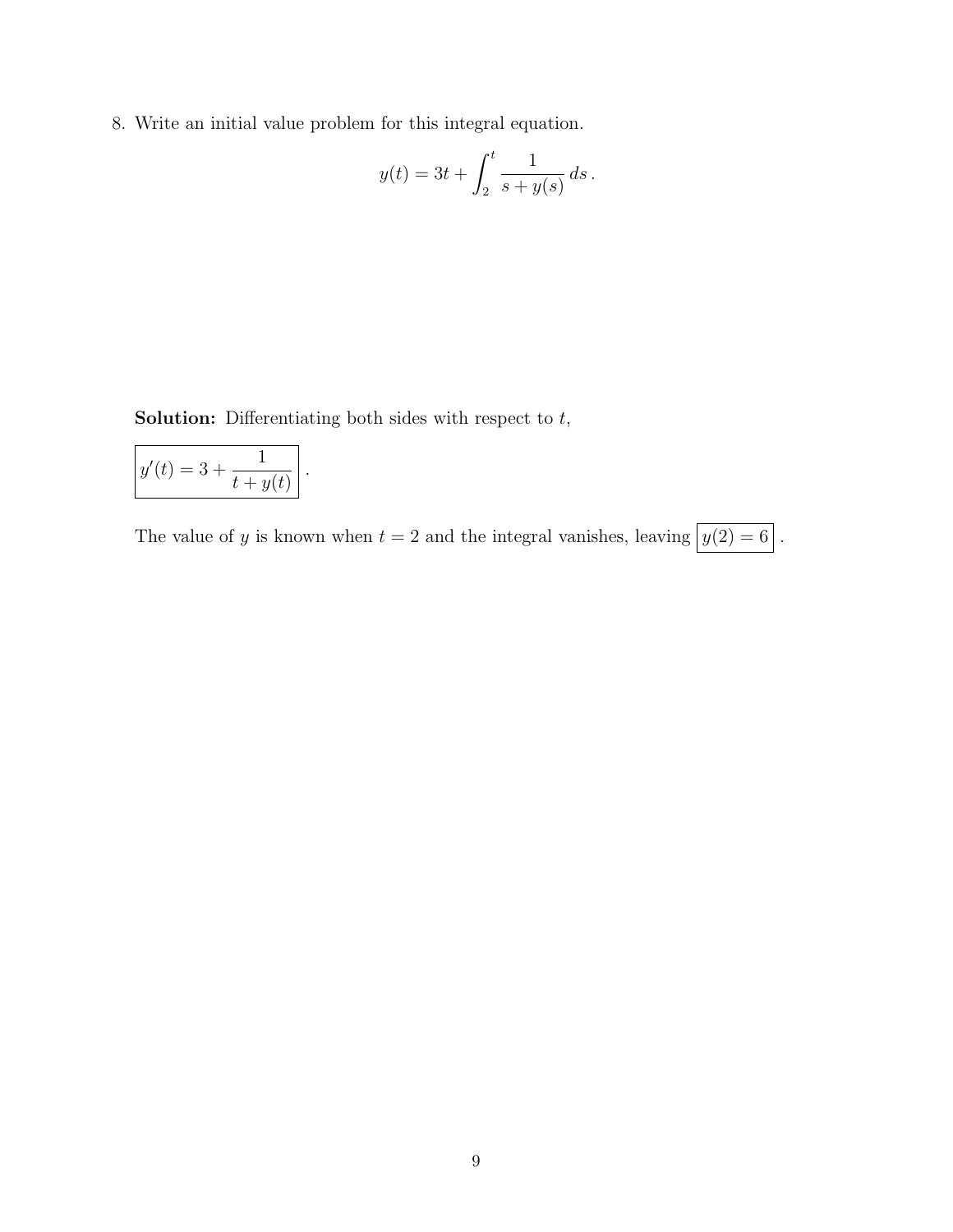9. Which of these equations is satisfied by the function  $y(t) = (1 + t)^{-2}$ ? Circle any, all or none: 3 points for each correctly circled or not. Answers without justification will be graded all or nothing.

**Solution:** Computing gives  $y' = -2(1 + t)^{-3}$ . This will be used to test the first three equations.

(i) 
$$
y' = \frac{-2y}{1+t}
$$
  
\nSolution:  $\boxed{YES}$   
\n $-2(1+t)^{-3} = -2y(1+t)^{-1}$ .  
\n(ii)  $y' = -2y^{3/2}$   
\nSolution:  $\boxed{YES}$   
\n $-2(1+t)^{-3} = -2[(1+t)^{-2}]^{3/2} = -2y^{3/2}$ .  
\n(iii)  $y' = -2(1+t)y^2$   
\nSolution:  $\boxed{YES}$   
\n $-2(1+t)^{-3} = -2(1+t)(1+t)^{-4} = -2(1+t)y^2$ .  
\n(iv)  $y = \int_1^t \frac{-2y}{1+s} ds + \frac{1}{4}$   
\nSolution:  $\boxed{YES}$ 

This integral equation is the same as the differential equation  $y' = -2y/(1+t)$  with initial condition  $y(1) = 1/4$ . We already know from part (1) that  $y(t) = (1 + t)^{-2}$ solves this differential equation. Also the it satisfies the initial condition  $y(1) = 1/4$ , therefore it satisfies the IVP that is equivalent to the given integral equation.

Alternatively, plugging in  $y(t) = (1 + t)^{-2}$  gives the equation

$$
(1+t)^{-2} = \frac{1}{4} \int_1^t \frac{-2(1+s)^{-2}}{1+s} ds.
$$
 (1)

Simplifying the right-hand side and integrating gives  $\frac{1}{4}$ 4  $+ (1 + s)^{-2}$ t  $\int_{1}^{t}$  which is equal to  $(1+t)^{-2}$ , verifying equation (1) directly.